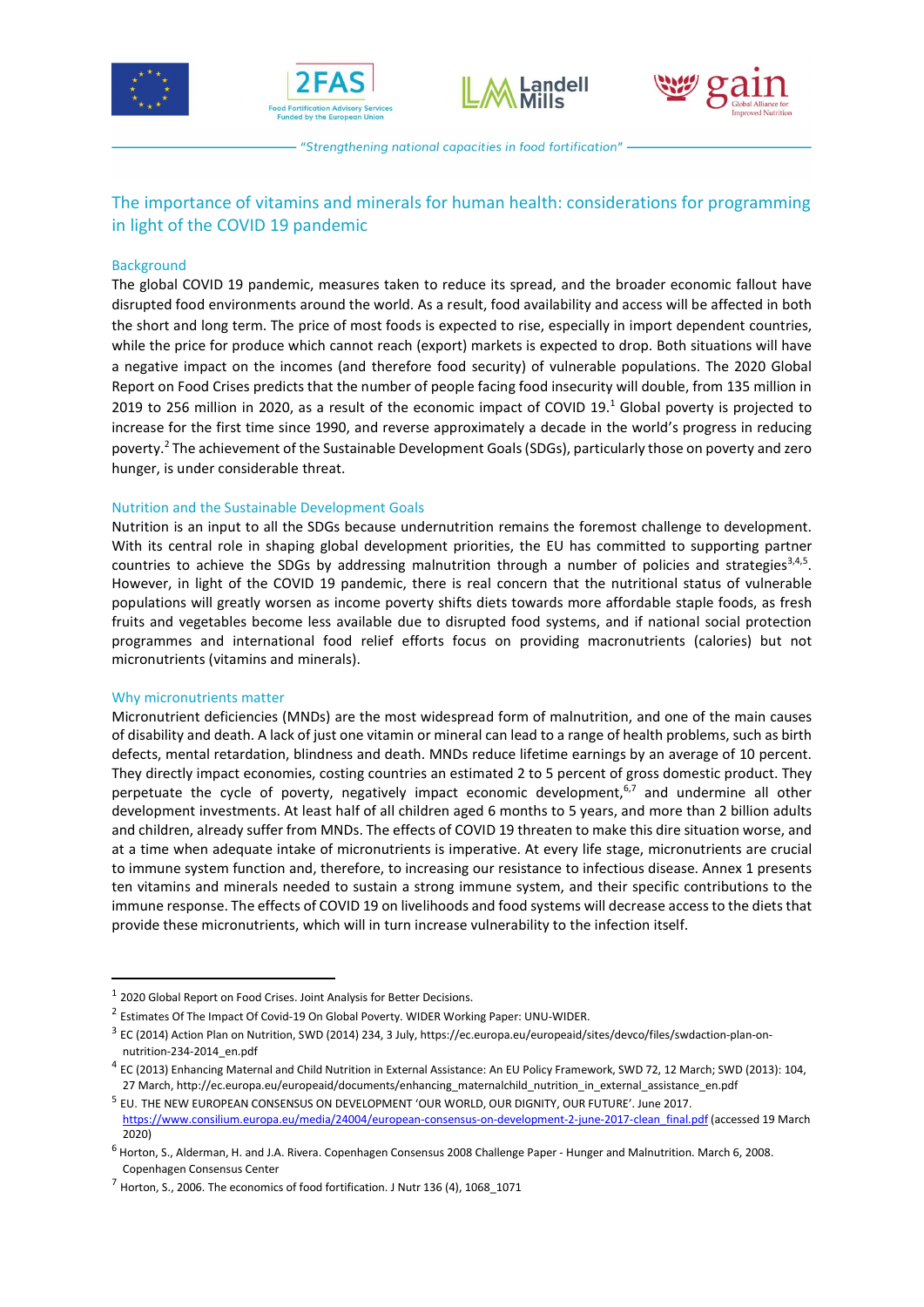### Food fortification initiatives are crucial

Food fortification improves the quality of diets by adding micronutrients to commonly consumed foods. It began in the 1920s in Europe and North America with the addition of micronutrients to salt, milk and margarine. In these regions, many conditions associated with MNDs have been eliminated – such as cretinism, rickets, goitre, beriberi and pellagra. Food fortification is recognised as a sound and cost-effective public health strategy. Renowned scientists and Nobel laureate economists endorse fortification as a safe, sustainable, cost-effective intervention for public health and economic development. Every USD1 invested in food fortification returns between USD10 and USD27<sup>8,9</sup>. The EU supports three ways to fortify foods:

- o Nutrient-enriched crops are cultivated using conventional plant breeding techniques. As well as an improved micronutrient content, they are climate-smart, drought- and pest-resistant, and can reach populations in remote areas with limited access to market
- o Industrial fortification adds vitamins and minerals during processing to foodstuffs such as salt, maize meal, wheat flour and oil. It can reach large segments of at-risk populations, and requires no major changes to consumption patterns.
- o Point-of-use fortification is the addition of micronutrient powders or pastes to food just before it is consumed. It is especially useful for fortifying complementary foods for infants and school meals for children.

Improving the nutrition of vulnerable populations is a long-term strategy. However, food fortification can be implemented in the short and medium as well as long term, to help protect the next generation from poverty, disease and food insecurity, and to support the achievement of the SDGs.

# Short term interventions

National and humanitarian responses to COVID 19 will be focussed on health systems, supply chains and food relief. These are essential – but healthy diets are also important. Where food baskets are supplied to people in need, fortified foods (such as flour and oil) must be included. To protect the newest generation, interventions targeting the first 1000 days of life must ensure that women of reproductive age, and pregnant and breastfeeding women, consume sufficient quantities of iron and folic acid by providing fortified foods, micronutrient powders or supplements. Children under 2 must be provided with fortified infant cereals or micronutrient powders.

### Medium term interventions

To ensure populations have a sustained supply of micronutrient-rich foods, governments and the private sector must be supported to produce industrially fortified foods. Raising nutrition awareness among consumers will be crucial to ensuring consumption of these foods. Food vehicles should be chosen appropriate to the local context, but could include rice, maize or wheat flour, edible oils, salt, dairy products, snack bars, and complementary foods for infants. Additionally, smallholder farmers should be supported to plant fast-growing varieties of nutrient-enriched crops. Value chains must be established for farmers and artisanal producers of fortified foods, to strengthen local food supply chains as well as livelihoods.

#### Long term interventions

The long term approach should lead to increased dietary diversity through access to, and affordability of, nutritious foods. Climate smart and drought resistant nutrient-enriched crops should be a part of this approach. Nutrient-enriched staples reach the poorest households through the foods that they normally grow and eat, and once they have been bred, adapted and grown, become perpetual in the food system.

### **Conclusion**

-

The current COVID19 pandemic may hinder all efforts to deliver on the SDGs, especially those on hunger and poverty. To mitigate this, proven, cost-effective programmes and interventions must be scaled up. Increasing access to fortified food in countries with a high burden of malnutrition would be a significant response, while at the same time improving the resilience of populations to infectious disease.

<sup>8</sup> FFI, GAIN, MI, USAID, The World Bank, UNICEF. Investing in the future; A united call to action on vitamin and mineral deficiencies. Global Report 2009.

<sup>9</sup> Doubling down on food fortification to fortify the future. Gates Foundation, 2019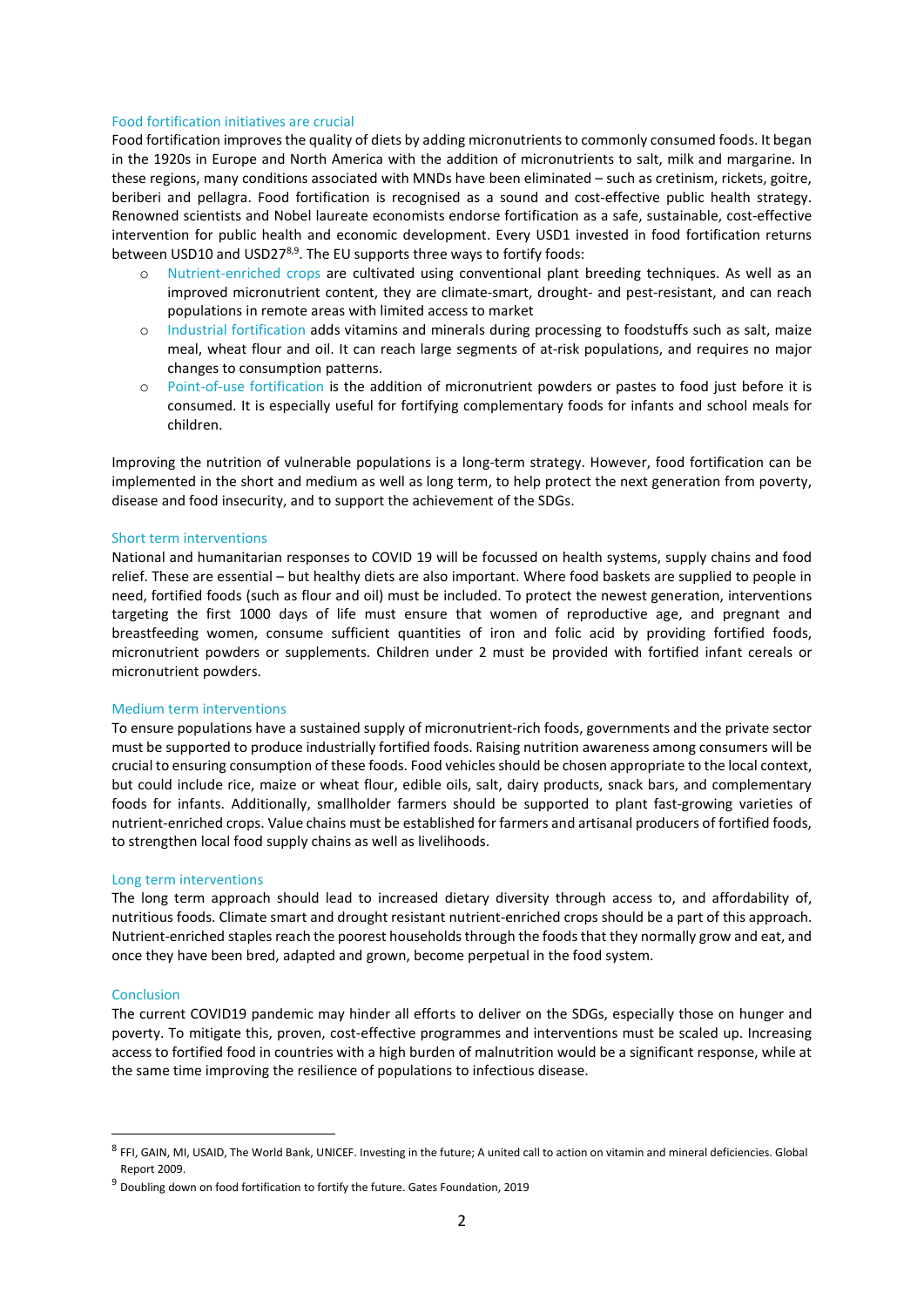







- "Strengthening national capacities in food fortification" –

# Annex 1: Ten vitamins and minerals for healthy immune systems

|                  | <b>Immune functions</b>                                                                                                                                                                                                                                                                                                                                                                                                                                                                                                                                                                                                                                                                                      | Main dietary sources                                                                                                                                                                                                                                                                                                                                                                   |
|------------------|--------------------------------------------------------------------------------------------------------------------------------------------------------------------------------------------------------------------------------------------------------------------------------------------------------------------------------------------------------------------------------------------------------------------------------------------------------------------------------------------------------------------------------------------------------------------------------------------------------------------------------------------------------------------------------------------------------------|----------------------------------------------------------------------------------------------------------------------------------------------------------------------------------------------------------------------------------------------------------------------------------------------------------------------------------------------------------------------------------------|
| <b>Vitamin A</b> | Our body's first line of defence against infection and<br>disease is our skin, which forms a protective barrier<br>between us and the viruses, bacteria and other harmful<br>micro-organisms that exist in the outside world. Vitamin A<br>encourages healthy skin cell production, speeding up<br>healing and keeping this barrier intact.<br>Gaps in our skin's protective covering - for example, our<br>mouth and nose - contain mucous membranes which trap<br>pathogens to prevent them entering our body. Mucous also<br>contains antibodies and enzymes to help fight off<br>infections. Vitamin A protects the integrity of mucous<br>membranes, helping our immune system to function<br>properly. | Green leafy vegetables such as spinach,<br>$\bullet$<br>kale and broccoli<br>Orange vegetables such as carrots, orange-<br>fleshed sweet potato and pumpkin<br>Egg yolk<br>$\bullet$<br>Whole fat milk and dairy products<br>Vitamin A fortified skimmed milk and dairy<br>products<br>Meat (particularly liver)<br>$\bullet$<br>Fish and fish oils<br><b>Vitamin A fortified oils</b> |
| <b>Vitamin C</b> | Vitamin C has excellent antibacterial properties, and<br>improves the performance of T cells (which attack<br>pathogens such as viruses) and phagocytes (which ingest<br>foreign particles and viruses). It significantly reduces the<br>incidence of respiratory tract infections.<br>Inflammation and oxidisation are immune responses to<br>fighting infections and disease. However, these responses<br>can have adverse effects on healthy tissues and cells if<br>over-produced or produced for an extended period of time.<br>Vitamin C is an anti-oxidant and anti-inflammatory, limiting<br>the tissue damage that can be caused when fighting<br>infection.                                        | A variety of fruits and vegetables, including:<br>Oranges<br>Papaya<br>Strawberries<br>Pineapple<br>Kiwi<br>Tomatoes<br>Green peppers<br>Broccoli<br><b>Brussels sprouts</b><br>$\bullet$                                                                                                                                                                                              |
| <b>Vitamin D</b> | Deficiency in vitamin D is associated with increased<br>susceptibility to infection and certain cancers. In several<br>clinical trials and studies, vitamin D has been shown to<br>lower the likelihood of developing (in particular) acute<br>respiratory tract infections.<br>Like vitamin C, vitamin D reduces inflammation due to<br>immune system response. It halts the progression of<br>autoimmune disease, and reduces its severity.                                                                                                                                                                                                                                                                | Vitamin D is mostly synthesized by exposure to<br>sunlight. However, dietary sources include:<br>Fatty fish (e.g. salmon, mackerel, and tuna)<br>$\bullet$<br>Egg yolk<br><b>Beef liver</b><br>$\bullet$<br>Mushrooms<br>Fortified dairy products<br><b>Fortified cereals</b>                                                                                                          |
| <b>Zinc</b>      | Insufficient zinc levels limit the body's ability to mount an<br>adequate reaction to infections. Zinc helps strengthen the<br>immune response by regulating the release of T cells and<br>white blood cells from the thymus gland. Zinc also reduces<br>inflammatory cytokines that damage cells.<br>Zinc supplementation has been shown to reduce the<br>incidence rate of acute respiratory infections by 35%.                                                                                                                                                                                                                                                                                            | Meat<br>$\bullet$<br>Shellfish<br>Legumes<br><b>Nuts</b><br>Oats<br>Seeds<br>Zinc fortified foods and crops                                                                                                                                                                                                                                                                            |